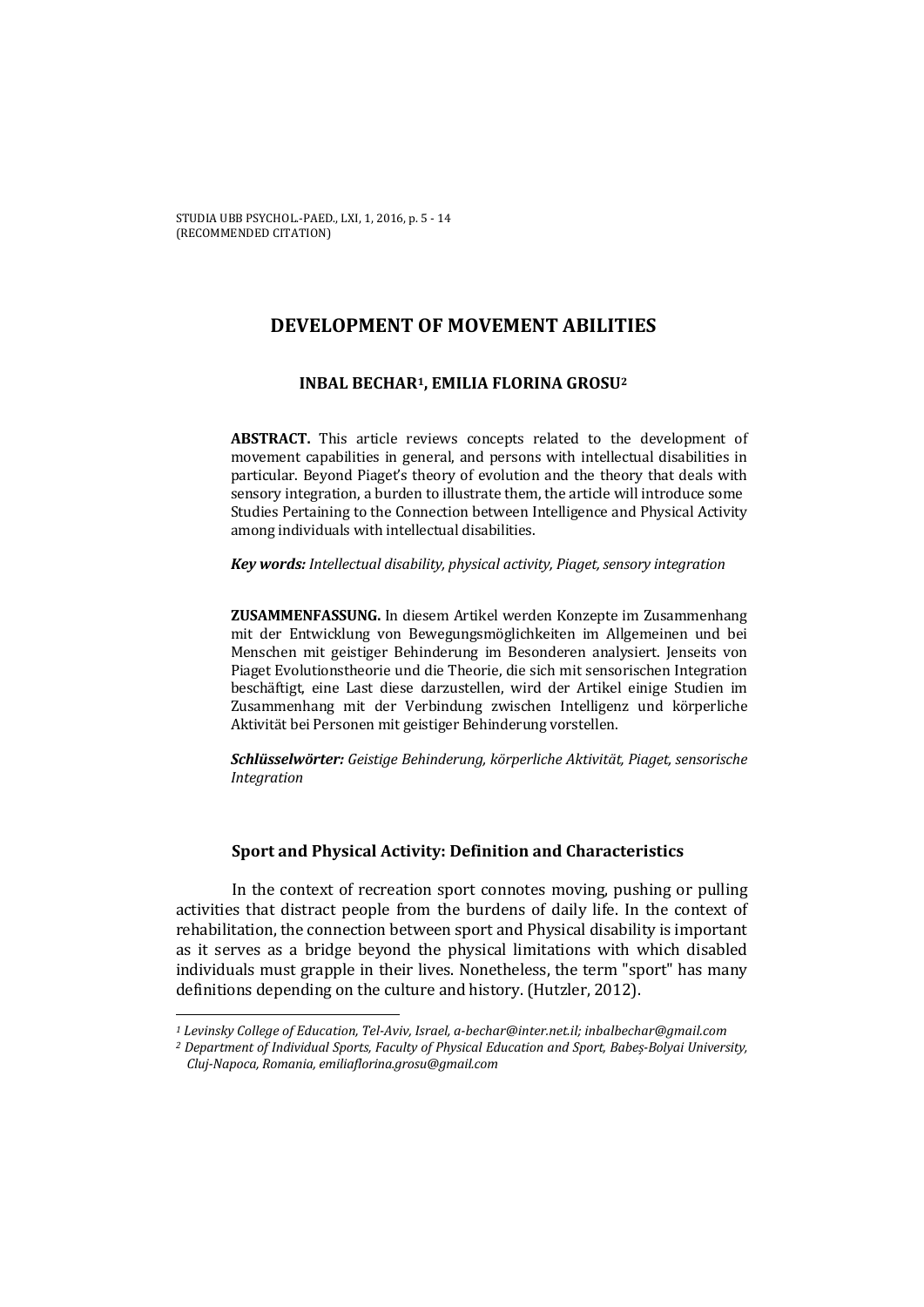In the United States the term is used for constructive exercise, and later handicapped sports (Strafford, 1939). Special physical education (Leitschuh, 2005), adapted physical education (Vinik, 2005) and adapted physical activity (Raid, 2003; Schule & Huber 2004).

The term "physical fitness" was defined as general functioning affecting a broad gamut of motor functions (Singer, 1984). The World Health Organization determines physical fitness to be the ability to perform certain muscular activities in a satisfactory manner, with two major relevant facets: (1) health the activity should reduce risk of illness and (2) function - the activity should improve select functions such as coordination, balance, explosive power, speed, and so forth (Almosani, 2007).

Movement, physical activity and sport are especially important for the individuals with physical disabilities in general, and individuals with intellectual disabilities in particular, since these activities do not involve prior theoretical knowledge, but rather allow the disabled individuals to display their motor abilities and thus enable maximal self-realization (Hotzler, 2004).

Individuals with intellectual disabilities are often characterized as having motor difficulties expressed in their physical skills. These difficulties are liable to influence such additional areas as cognitive, social and emotional functioning or be influenced by them.

Therefore work on motor skills serves both as a therapeutic and rehabilitative tool for each area of functioning. Hemayattala & Movahedi's research study showed that the development of independent motor or mental skills among individuals with intellectual disabilities, was insufficient. Hemayattala & Movahedi's believe The two skills need to be developed in tandem, where the development of one aspect helps the improvement of the other (Hemayattala & Movahedi, 2010).

One of the suggested ways for individuals with intellectual disabilities to become active, is to be involved in more physical activities (Hotlzer, 2004). Research studies conducted in the 1980s and 1990s have demonstrated this connection between physical activity and quality of life among individuals with intellectual disabilities (Cratty, 1984; Gorman et al, 1990). Almosani, et. al. also noted that involvement in physical activity contributes to the well-being of individuals with intellectual disabilities (Almosani, 2005).

Physical activity for the purpose of improving coping strategies, challenge or self-fulfilment in a person with an individual with disabilities, is a means leading to achievements in other domains such as a feeling of selfempowerment, which in turn leads to a wish to integrate into society and selfacceptance and even the wish to change the environment despite the disability.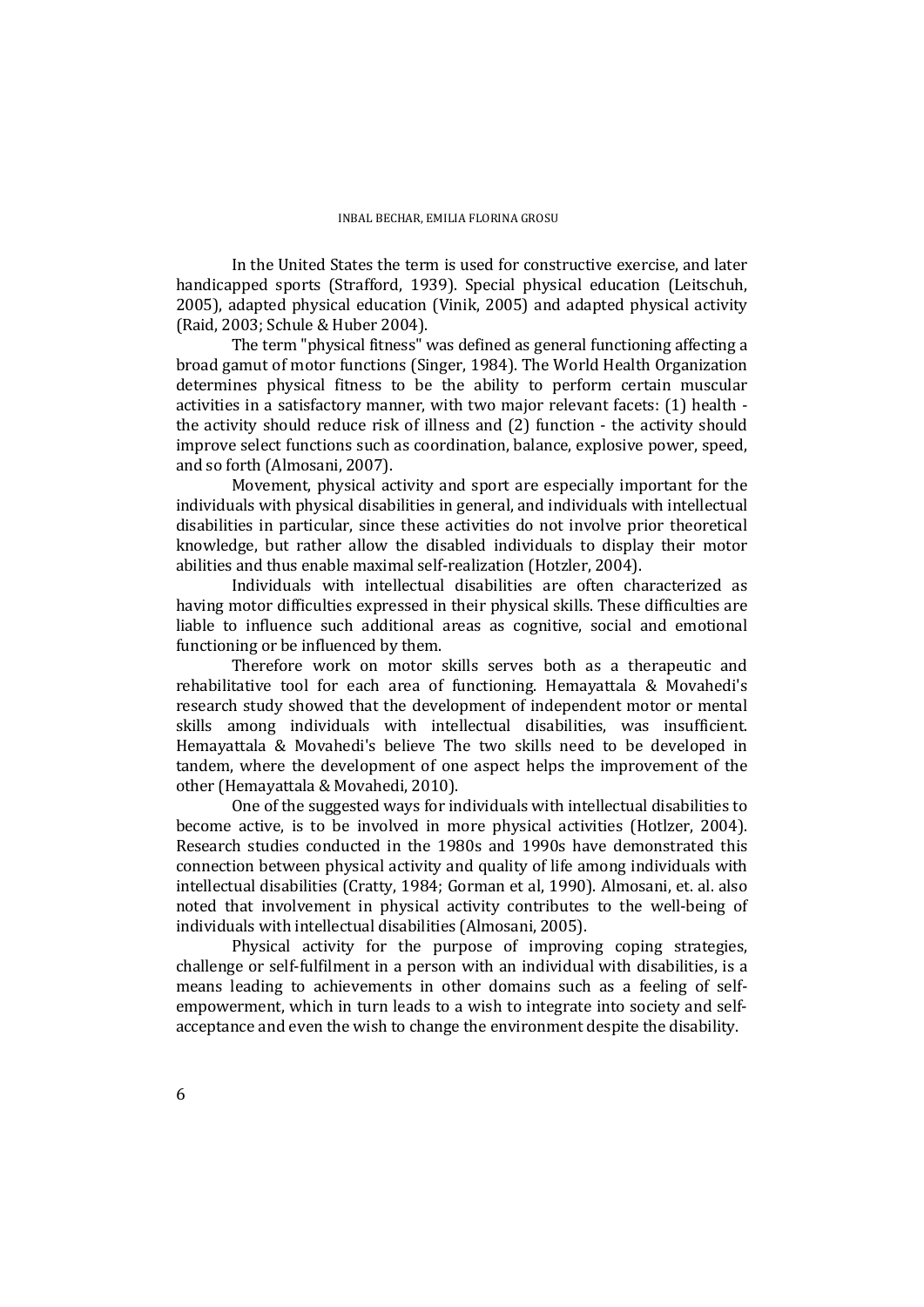Development of motor-movement domain is of crucial importance in establishing the person's independence of a disabled individual living within a community. In cases of motor movement limitations, a developmental delay is caused in the psycho-motor and social realm, detrimentally affecting the individual's ability to engage in personal interactions with the surroundings (Reiter, 2002; Hotzler, 2004; Almosani, 2007).

The goals of physical education programs for individuals with disabilities as detailed in the educational curriculum focus on the realization of each individual's physical and motor potential and are identical to those of the regular education programs, with only certain adjustments as per the physiologicalmotor, social and emotional aspects. In other words, the skills are the same for both regular educational programs and those designed for individuals with disabilities. The only differences lie in the teaching methods for each according to the pupils' capabilities (Physical Education Curriculum 14, 1981).

The command of everyday activities, from the most rudimentary depends on the acquisition of basic motor skills which are usually acquired in early childhood naturally in a supportive stimulating environment. In the following years, the child acquires skills via teaching and learning. In any case, motor skills, innate or acquired, depend on motor, comprehension and sensory abilities. The conclusion is that a lack of or delay in the acquisition of motor skills can be the cause of the child's social isolation, feeling of both emotional and social failure, due to low self-esteem brought about by the child's inability to attain the development norm. A variation of motor training along with cognitive training would be the right combination for children with intellectual disabilities (Geron, 1996; Hotzler, 2004; Hemayattalab & Movahedi, 2010).

The importance of being involved in physical activity as described above clearly demonstrates the many advantages gained by people with intellectual disabilities.

## **Two theories which underlying the development of movement will now be presented**.

## **Piaget's Cognitive Development Theory**

Piaget engaged mainly in examining the theoretical and empirical development of intellectual constructs. The basic premise behind Piaget's theory is that of behavioral development from a lesser to more advanced stage, which must be meticulously compared (Plibel, 1970, Geron 1996). One of his research domains focused on investigating the structure of developing intelligence with a distinction between contents and performance. Regarding the **content**, Piaget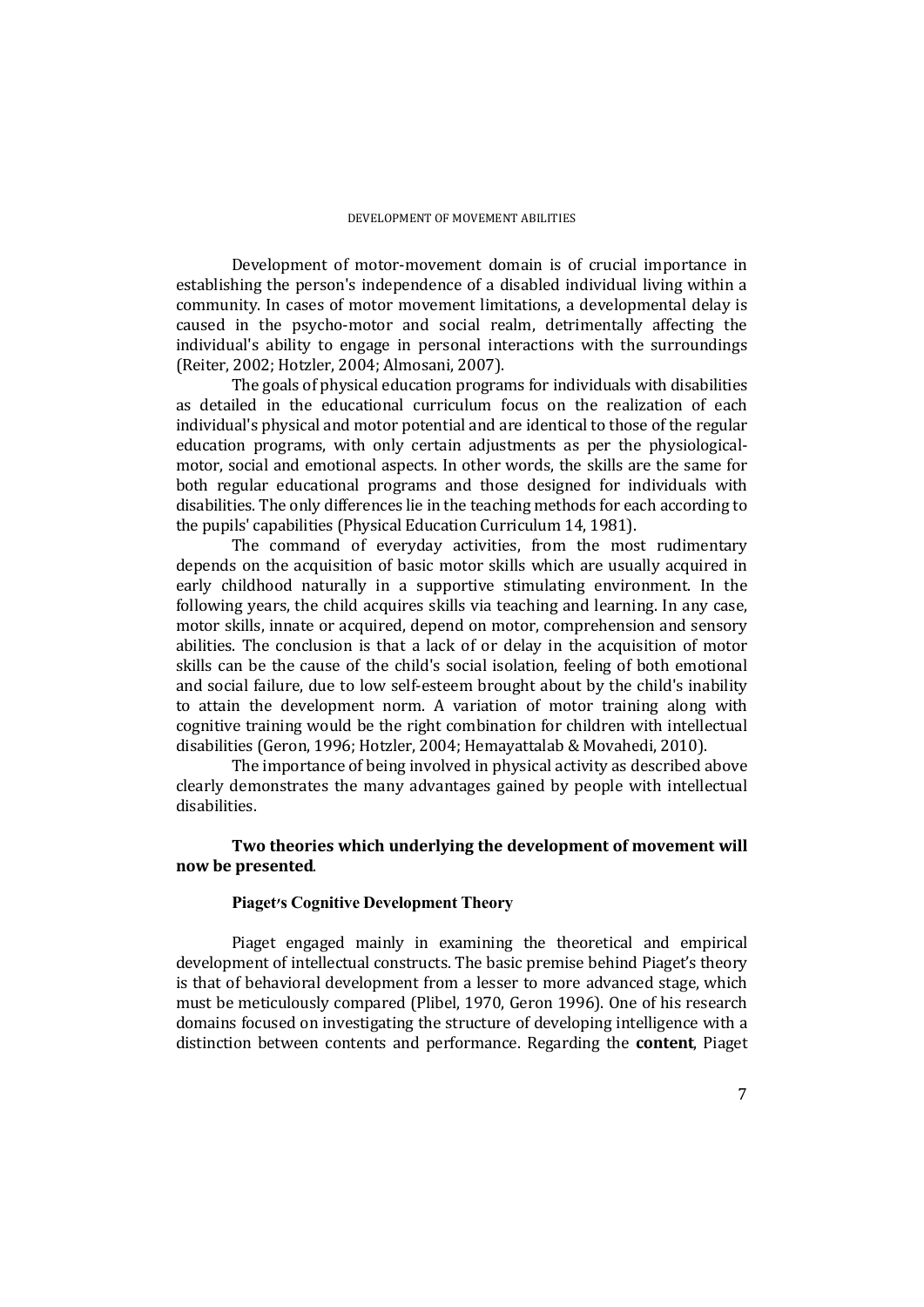refers to raw, unexplained behavior data, such as the child's ability to estimate distance by observation, and the like. However, regarding **performance**, Piaget refers to characteristics of intelligent behavior, which is an active process wherein new things are assimilated into old ones and vice versa. This process is the same for all ages. In between content and performance, Piaget places the essence of intellectual performance. **Structure**, as opposed to the content and performance, changes with age. Different structural characteristics have been described in different time periods in relation to the different development levels: they were primarily defined in verbal intuitive terms, and after years, of the structures were defined in terms of logical algebra and the theory of balance (Plibel, 1970).

Piaget's cognitive development theory, maintains the child is active in the learning process, collects information and processes it. The child becomes acquainted with the environment and makes the transition to abstract symbolic acquaintance. According to Plibel (1970), child development is a direct continuation of biological development.

Society's role in the learning process is secondary, and development occurs at fixed and universal stages, because every person is a biological organism operating in an environment with the same physical laws (Elam, 2000). Piaget refers mainly to the qualitative characteristics of the development. The range of structures which change in the course of development is divided into stages, whereby qualitative similarities and differences between them are used as conceptual landmarks for the purpose of understanding the development process. The theory does not explain development as a process occurring only via quantitative improvement in memory and information processing, but rather as a process consisting qualitatively different stages (Plibel, 1970). Below are the four stages of development underpinning Piaget's theory.

In the first stage from birth until the age of two, Piaget observed that the child's intelligence develops through his motor interactions with his environment. During this "sensorimotor" stage, the child's reactions are initially merely reflexive and only gradually become more voluntarily reactive and intentionally responsive. Thus, at this stage the child's intelligence can be characterized by his motor interactions with his environment. As yet he is incapable of forming mental representations of objects that are outside his immediate view. Eventually the child holds the concept of the object, or an internal representation, in his or her mind and will continue to search for it even when it is out of his view. Eventually the child holds the concept of the object in his mind and will continue to search for it even when it is out of his view. This is in essence the beginning of the development of thought process whereby the child develops the ability to imagine and relate to an object in his thoughts. When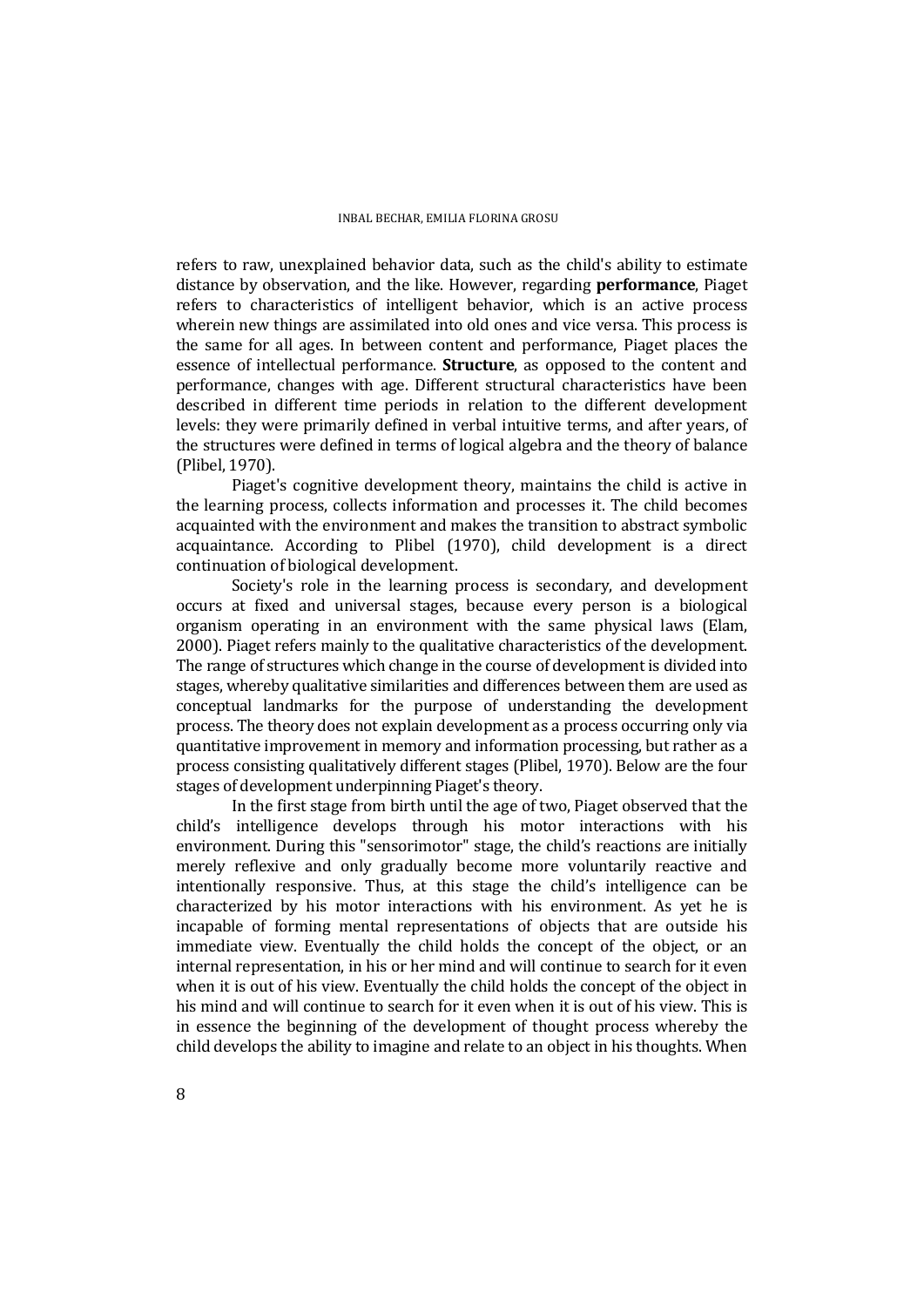confronted by a difficulty, he or she can cope with the problem in his head, by thinking about it and can anticipate results and choose his or her actions accordingly, rather than acting by trial and error tactics. This progress leads to the second stage of cognitive development.

The second stage is called the "pre-operational" stage, characterized by children between the ages of 2 and 7, acquire language. Since this age range is rather large, Piaget subdivided it into two sub-stages: (1) "Pre-conceptual" stage up to the age of 4, is characterized by the inability to classify, egocentrism animism and transductive thinking. (2) The intuitive thought sub-stage when children, aged 4 to 7, subjective impressions ignoring logic, centrism, conservation and irreversibility.

The third stage from age 7 until the age of 12, is called the "Concrete operational" stage and is characterized by the appropriate use of logic and reaching logical conclusions. This stage is also characterized by decentering, reversibility, conservation and classification capabilities and the development of transductive thinking.

In the fourth stage of development, known as "formal operational" stage, from age 12 and on when cognitive development reaches its peak. This stage is characterized by abandoning egocentric thinking, abstract thinking, hypothetical-deductive reasoning, understanding connections between variables and reflective thinking.

The progression of stages is consecutive but the pace of progression is different for each individual. There are cultural as well as interpersonal differences during each stage. The stimuli to which each individual is exposed in his or her environment encourage development and enable the transition from one developmental stage to the next (Plibel, 1970, Geron, 1996).

Piaget was a pioneer in his claim that movement precedes cognitive development and is a necessary element in the foundation of cognitive development (Piaget, 1972). From infancy and up to the beginning of speech at 1½ - 2 years, cognitive development is based on sensory and motor skills and from both these skills, the name of the stage is derived – "sensorimotor" stage. In the beginning of this stage, the infant interacts with his or her surroundings via various stimuli in it (this is the sensory part) and also by moving his or her muscles to interact with the surroundings (this is the motor part) (Piaget & Inhelder, 1976).

It would seem then that Piaget places primary importance on the reaction of the child's physical movements to environmental stimuli and considers it crucial in the initial stage of cognitive development. Moreover, a similar form of movement can be found with adults when they first encounter stimuli of any sort. It seems that thinking through movement is a recurrent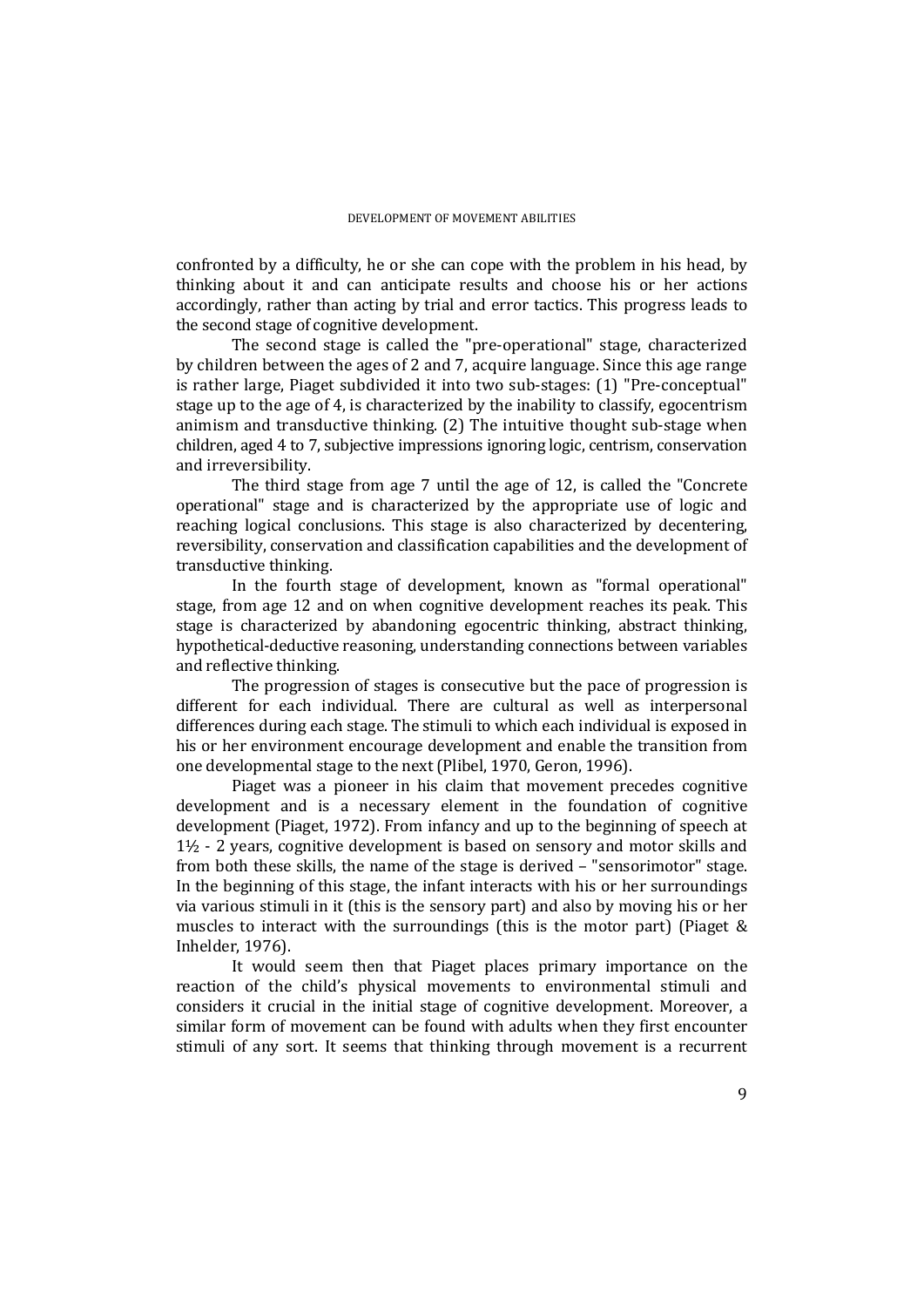process. Adults who encounter an unfamiliar mechanism normally respond by pressing, pushing, or pulling in an effort to discover what will happen next. They will then repeat whatever action brought interesting results.

Physical education teachers and sports coordinators in any educational setting, who are familiar with Piaget's school of thought, believe that a direct connection exists between intelligence and motor ability. With this understanding and attitude, many teaching programs were designed replete with physical activities, all with the goal of improving intellectual achievements (Geron, 1996).

Cratty challenged this Piaget's approach claiming that movement exercise can indeed be a positive factor in improving intellectual activity but only if the activities themselves contain some cognitive component, such as thought, choice, or planning, problem solving during the sports activity (Cratty, 1972). Moreover, other critics of Piaget in the past two decades dismiss Piaget's premise that children's thinking processes differ inherently from those of adults. The critics claim that concepts and terms appear in children earlier, especially before the age of 7 (Waxrnan, 1991), and individual differences in intellectual ability together with influences by learning and environment play a role in changing the age limits set in Piaget's developmental stages (Goebel & Harris, 1980).

According to Piaget, each stage of the child's development provides a partial explanation for the following stages. This can be seen very clearly in the first "sensorimotor" stage, which precedes language acquisition and symbols. Nonetheless, during this stage the child builds the sub-constructs which will come to fore in the subsequent conceptual and intellectual stage. In other words, some form of intelligence exists prior to language acquisition, and aspires to achieve results rather than truths through active problem solving via action such as getting a hidden object. Lacking linguistic or symbol function, the constructs are based on physical movements and are created by the coordination of sensory actions without any thought processes (Piaget & Inhelder, 1976).

### **Sensory Integration Theory**

The Sensory Integration approach was introduced in the 1960s by Jean Ayres and combines psychological and medical concepts and the reorganization of the sensory input into the brain so that it can be utilized in day-to-day actions (Dunn, 2008; Ayres, 1972).

**Sensory Integration** means the ability to sense, understand and organize sensory impressions gleamed by the person's physical body and his or her environment and then transform and conceptualize all the information and in this manner, define one's reality (Ayres, 1972; Isbell, 2011; Bundy et al,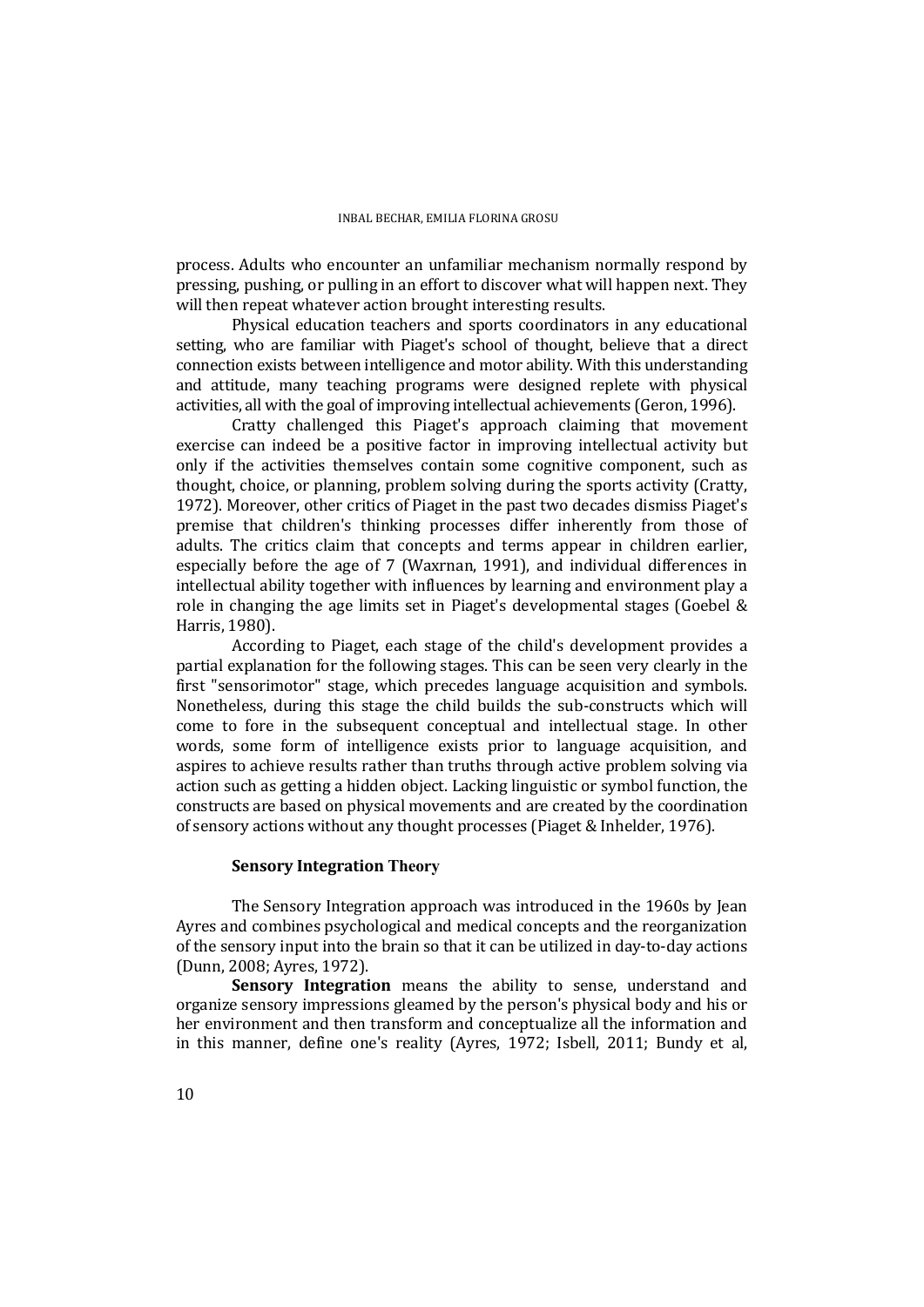2002). The essence of sensory integration is order: classification and placement of the information received from various sources and the successful integration of them all into a complete coherent brain function guiding the body effectively in its surroundings (Anderson & Emmons, 2008; Bar Shalita et al, 2008). The process is neurological, where the brain's role is to choose, expand, delay, compare input to previous knowledge stored in the memory and then to connect the sensory information in a flexible ever changing way. The brain performs this function of processing the sensory information and these actions are retained for a long period (Ayres, 1972, 1991; Dunn, 2008).

Sensory integration already begins in the uterus and continues to develop for many years. For the most part, development takes place through investigation of the surroundings and through adaptive behavior when body responds to stimuli. The brain processes the information and then sends instructions for a response appropriate to the stimulus. The level and quality of processing are different in each individual according to his or her physiological makeup and previous experiences with the environment (Ayres, 1980; Anderson & Emmons, 2008). The sensory systems are: the **tactile system** (touch) which is the first to develop (Ayres, 1991). **Sensory organs**, located in the various skin layers, translate sensations into electric pulses along the nerves towards the spinal cord and from there to various parts of the brain. Practically speaking, the largest area of sensory cortex is found in the hands, feet and face and stomach. **The vestibular system** (balance - equilibrium) has the most significant influence over other sensory systems and daily functions. It serves as a unifying system in the brain to coordinate incoming data from other systems. Additionally, it directs the nervous system as to where the person stands relative to the center of gravity in order to maintain equilibrium and constitutes an important construct in regulating and stabilizing body positions. The **proprioceptive system** - internal data regarding all types of movement felt or received from within the body. This system assists in negotiating and regulating the interaction between the body and the environment via voluntary and involuntary movements.

These three systems must operate efficiently together; otherwise there may be difficulties in each stage of adaptive behavior: assimilation of stimuli, processing information and difficulty generating an appropriate reaction. Sensory dysfunction could appear as an awareness or sensory processing disorder (Ayres, 1972, Levian-Elul & Carmon, 2008; Cohn et al, 2000).

Sensory Integration Dysfunction is liable to affect certain areas of child development, such as emotional, social and motor development. Therefore, a child with this dysfunction may face numerous difficulties in school. The motor and social and emotional demands made on the child are often the cause of frustration and feelings of failure because sensory integration is a must in every situation in which he is expected to master something new (Anderson & Emmons, 2008).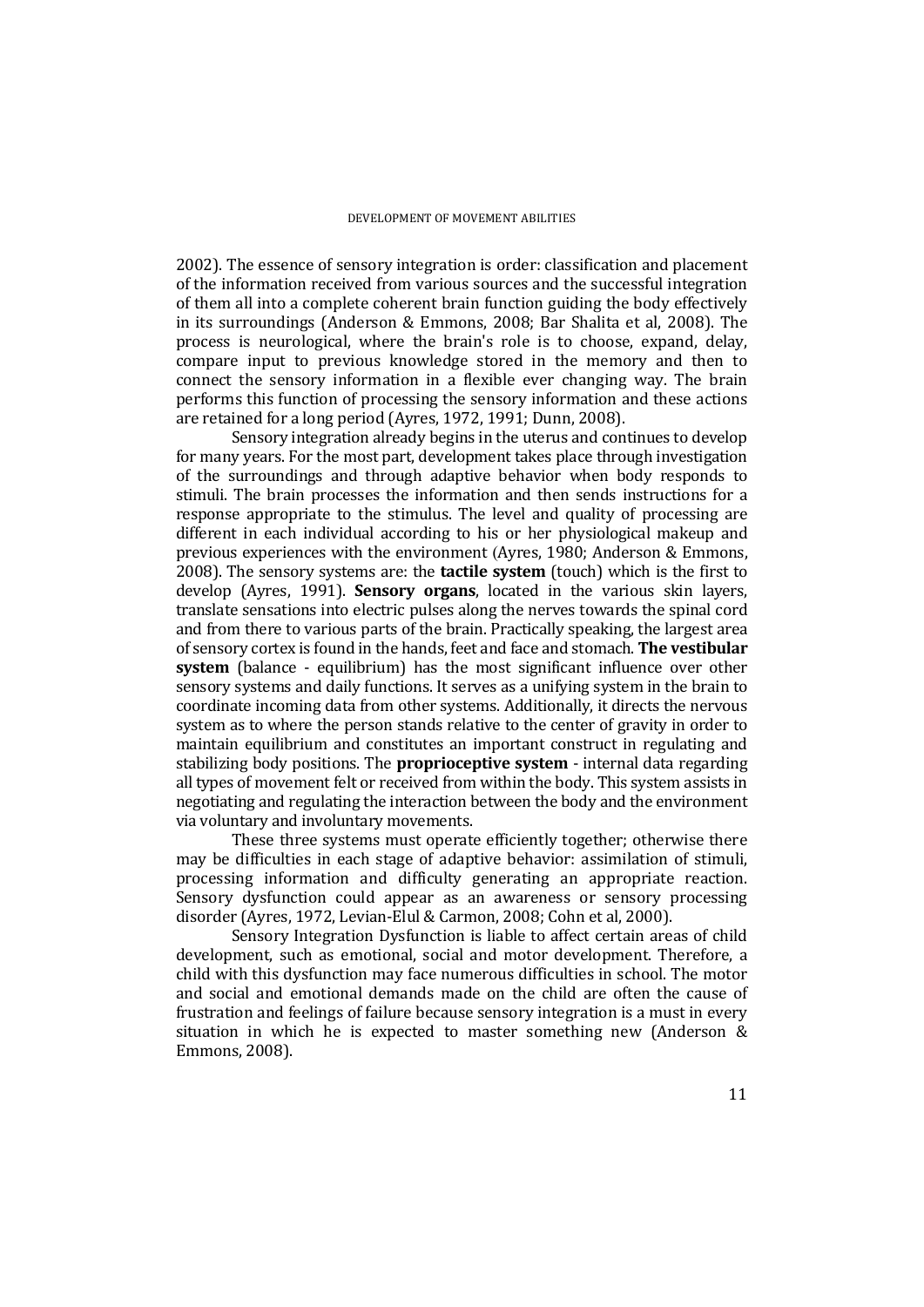In 1950, a sensory-motor approach was developed based on three principles: **motor output** depends on sensory input, **activating a motor reaction** must follow a normative developmental sequence, and **stimuli** intended to treat a certain sensory function that will affect other functions. This approach, introduced by Rode (1950), an occupational and physical therapist, formed the basis for a substantial portion of Sensory Integration theory further developed by Ayres in 1972. The emphasis in this theory is placed on successful low level integration of the nervous system before proceeding to any cognitive approach, such as observing a demonstration or listening to instructions.

Development is spiral and the whole of each system is built upon the healthy function of the underlying system in closest proximity to it (Ayres, 1991). It becomes clear and undeniable that Sensory Integration Theory is important role as grounds for this research. Similar to Piaget's theory, the integrative element relies on previous stages of development (Plibel, 1970), the individual's integrative functioning is based on previous development stages. However, according to this theory integration is mandatory, albeit from low order in the early stages, to up through the integration that leads to significant cognitive abilities.

From this, we may conclude that the condition which underlies all cognitive development is sensory integration, acquired prior to cognitive ability. Moreover, physical activity requires complex integrative abilities. In so far as one is more involved in physical activities on a higher level, the necessary abilities are more complex. One must understand the rules of the particular sport; there must be a level of coordination among body parts, and perfect coordination between the brain and the parts of the body participating in the sport activity. Furthermore, there be a recognition and understanding of anatomy, bodily functions and processes in order to apply strategy and tactics for improving performance. This demonstrates the importance of this theory for achieving complex motor abilities best developed in an integrative fashion.

Treatment according to the sensory integration approach is based on two types of integration: (1) the first type is inner-sensory and it deals with improved functioning within a single sensory system. For example, visual exercises improve inner sensory integration of a person's visual system; (2) the second type of integration is inter-sensory and pertains to improving the functioning among a number of sensory systems in order to allow independent or directed movement of body parts, to reduce disorders of tactile integration and to diminish reflexive action or alternately to learn how to cope with reflexes and use them to progress in the movement task, and demonstrate control over the body 's motor actions (Levian-Elul & Carmon, 2008).

This study addresses the issue physical activity among the individuals with intellectual disabilities. Following is a literature review of pertinent research and describe the relevant measures that were tested among individuals with intellectual disabilities.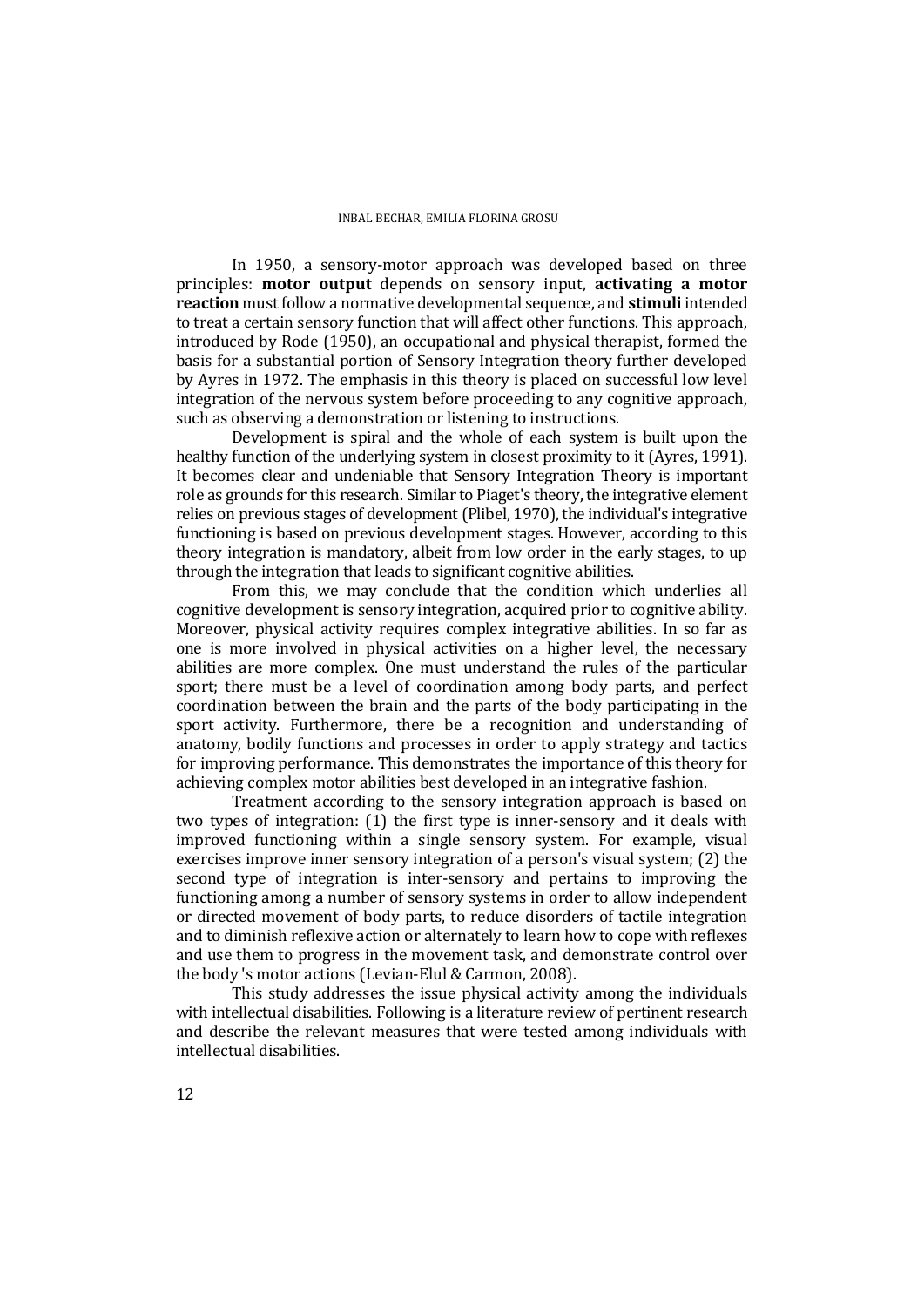In conclusion, most of the people with intellectual disability have also motor difficulties. As the intellectual disability is more severe, the motor disabilities are more significant. Therefore, physical activity for every level of intellectual disability is important and necessary to improve their physical ability.

Also, this literature review shows that people with intellectual disability cannot go through the stages of normal development as described by Piaget (1972). As the stage get more complex, people with intellectual disability find it more difficult to reach the cognitive applications therefore remain at an earlier stage.

As for the sensory integration for people with intellectual disabilities, it is very complex. Beyond the physical difficulties as described above, the integration they need to do in order to perform simple movements or complex movements, reduce their overall ability in performing motor activity.

### **REFERENCES**

- Ayers,A. J. (1972). *Sensory Integration and the Child*. Los Angeles: Western Psychological Services.
- Ayers, J. (1991). *Sensory Integration and Learning Disorders*.Los Angeles: Western Psychological Services.
- Almosani, Y. (2007). "Jumping the Stairs" the influence of engaging in physical activity on improving the quality of life of youngsters with moderate and light mental disability. *Issues in Special Education and Rehabilitation* 22(1) pp. 19 – 40 (In Hebrew).
- Almosni, Y; Raiter, S; Ben Sira, D. (2005). The Impact of Different Teaching Styles on Quality of life of Young People with Mild and Moderate mental retardation. *Bitnua: Jurnal of Science Physical Education and Sport. 7 (3-4): 139-176.*
- Bar-Shalita, T.,Vatine, J.J., & Parush, S. (2008). Sensory Modulation Disorder: A Risk Factor for Participation in Daily Life Activities. *Development Medicine and Child Neurology*, 50(12), 932-937.
- Bundy, A.C., Lanes, S.J., & Murray, E.A. (Eds.). (2002*). Sensory Integration: Theory and Practice*. Philadelphia: F. A. Davis.
- Cuesta Vergas, A. I., Paz Lourido, B. P., Rodriguez, A. (2011). Physical fitness profile in adults with intellectual disabilities: differences between levels of sport practice. *Research in Developmental Disabilities*, 32, 788-794.
- Cratty, B.J. (1984). *Psychological Preparation and Athletic Excellence Movement Publications* , New York.
- Cratty, B.J. (1972). *Physical Expressions of Intelligence*. Prentice Hall, Englewood Cliffs, NJ.
- Dunn, W. (2008). *Living sensationally: Understanding your senses*. London: Jessica-Kingsley Publisher.